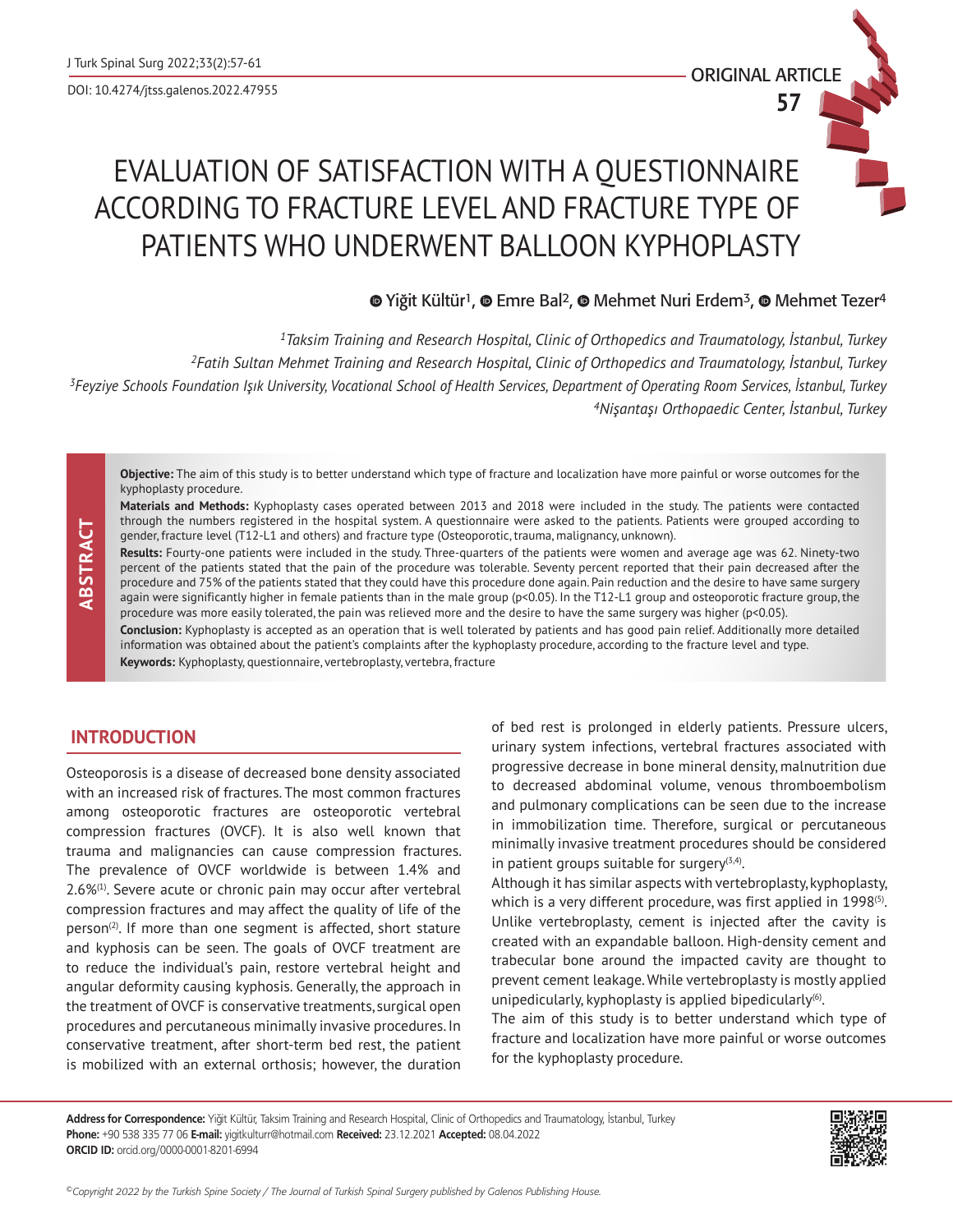

## **MATERIALS AND METHODS**

Kyphoplasty cases operated between 2013 and 2018 were included in the study. Procedures were performed under general anesthesia. Inclusion criteria; age over 50 years old, having a recently vertebra compression fracture, no spinal cord injury or pedicle fracture and pain without radiculopathy. Vertebral compression fracture was detected by X-ray computed tomography magnetic resonance and confirmed by clinical examination. Informed consent was obtained from the patients. Ethics committee approval was obtained from the İstanbul Yeni Yüzyıl University, Science, Social and Non-Interventional Health Sciences Research Ethics Committee (no: 2022/02-811).

Patients who died, patients with spinal canal compression or stenosis greater than 30% of canal diameter, patients with spinal cord injury or cauda equina syndrome and patients with local/systemic infections were excluded from the study.

The patients were contacted through the numbers registered in the hospital system. A 3-question questionnaire was asked to the patients<sup> $(7)$ </sup>. Patients who did not respond in 3 calls were excluded from the study.

We evaluated our patients in 2 groups as T12/L1 (the most common fracture levels in the spine<sup>(8,9)</sup> and other levels). We also evaluated according to fracture type (osteoporotic, trauma, malignancy, cause unknown) and gender.

### **Statistical Analysis**

NCSS (Number Cruncher Statistical System) 2007 (Kaysville, Utah, USA) program was used for statistical analysis. While evaluating the study data, chi-square analysis was used to determine the relationship between qualitative data as well as descriptive statistical methods (Mean, Standard Deviation, Median, Frequency, Ratio, Minimum, Maximum). Significance was evaluated at p<0.01 and p<0.05 levels.

## **RESULTS**

Fifty-six patients who met the inclusion criteria were identified. Five patients refused to participate in the study. Ten patients could not be reached. Questionnaires were asked to the remaining 41 patients. While 75.6% (n=31) of the participants were female, 24.4% (n=10) were male. The age ranges were 55- 76 and the mean age was 62. Type of fracture of the participants were 63.4% (n=26) osteoporotic, 14.6% (n=6) trauma, 9.8% (n=4) malignant and 12.2% (n=5) type of unknown (Table 1). Cement injection into the fracture is a tolerable procedure for 92.7% (n=38) of the participants, while 7.3% (n=3) is not. While the pain disappeared in 70.7% (n=29) of the participants after the injection, 9.8% (n=4) pain did not decreased and slightly decreased 19.5% (n=8). While 75.6% (n=31) of the participants wanted to have the same surgery again, 14.6% (n=6) were not sure and 9.8% (n=4) did not want it (Table 2). Fracture levels are shown in Table 3.

There was no correlation between gender and the tolerability of cement injection into the fracture (p>0.05).

A relationship was found between gender and pain relief after injection. The number of female who said yes was higher than that of male. (p=0.001; p<0.01). The number of female who said somewhat was lower than that of male. (p=0.001; p<0.01).

A relationship was found between gender and wanting to have the same surgery again. Female patients were more willing to have the same surgery again (p=0.023; p<0.05). The group that says I'm not sure; Female patients were less than male (p=0.001; p<0.01) (Table 4).

A statistically significant correlation was found between the fracture level and the tolerability of cement injection into the fracture (p=0.021; p<0.05). Those who say "yes the procedure is tolerable"; It was found to be high in the T12-L1 group (p=0.001; p<0.01).

**Table 1.** Demographic data of the study

|                          |                     | N  | %    |
|--------------------------|---------------------|----|------|
| Gender                   | <b>Female</b>       | 31 | 75.6 |
|                          | <b>Male</b>         | 10 | 24.4 |
| <b>Type of Fracture</b>  | <b>Osteoporotic</b> | 26 | 63.4 |
|                          | <b>Trauma</b>       | 6  | 14.6 |
|                          | <b>Malignancy</b>   | 4  | 9.8  |
|                          | <b>Unknown</b>      | 5  | 12.2 |
| <b>Level of Fracture</b> | T12-L1              | 29 | 70.7 |
|                          | <b>Other levels</b> | 12 | 29.3 |

|                                                                     |                                                                                  | N  | %    |
|---------------------------------------------------------------------|----------------------------------------------------------------------------------|----|------|
| Is cement injection to the fracture a                               | Yes                                                                              | 38 | 92.7 |
| tolerable process?                                                  | ζ<br>No<br>29<br><b>Yes</b><br>No<br>4<br><b>Somewhat</b><br>8<br>Yes<br>31<br>4 | 73 |      |
|                                                                     |                                                                                  |    | 70.7 |
| Did your pain ease after injecting<br>cement into your fracture?    |                                                                                  |    | 9.8  |
|                                                                     | 19.5                                                                             |    |      |
|                                                                     |                                                                                  |    | 75.6 |
| Would you want to be if we offered<br>No<br>the same surgery again? | 9.8                                                                              |    |      |
|                                                                     | I'm not sure                                                                     | 6  | 14.6 |
|                                                                     |                                                                                  |    |      |

| <b>Table 3. Fracture levels</b> |                |
|---------------------------------|----------------|
| T <sub>8</sub>                  | $\overline{2}$ |
| T <sub>9</sub>                  | 1              |
| T <sub>10</sub>                 | $\overline{2}$ |
| T11                             | 1              |
| T <sub>12</sub>                 | 17             |
| L1                              | 12             |
| L2                              | $\overline{4}$ |
| L3                              | 1              |
| L4                              |                |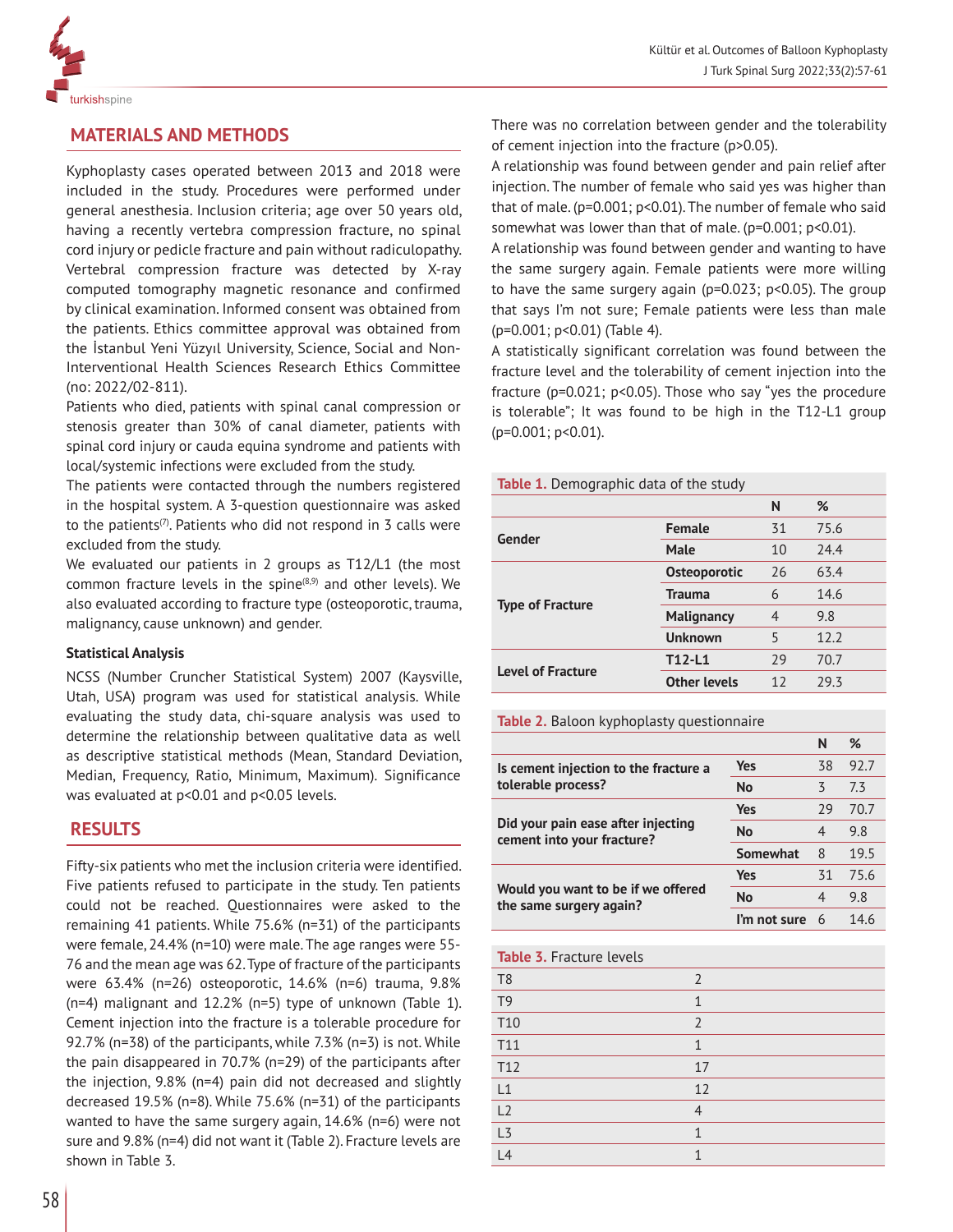

A correlation was found between fracture level and pain relief after injection (p=0.001; p<0.01). Those who say yes; It was found to be high in the T12-L1 group (p=0.001; p<0.01). In patients who say no and somewhat; T12-L1 group was found to be lower than the other levels group (p=0.001; p<0.01).

A relationship was found between the fracture level and the desire to have the same surgery again (p=0.001; p<0.01). The group that said yes; T12-L1 group were higher than the other group (p=0.001; p<0.01). The group that said no and I'm not sure; T12-L1 group were lower than the other (p=0.001; p<0.01) (Table 5).

A correlation was found between the type of fracture and the tolerability of cement injection into the fracture (p=0.003; p<0.01). The group that said "yes the procedure is tolerable"; Osteoporotic group was higher than the malignancy group (p=0.001; p<0.01).

A relationship was found between type of fracture and pain relief after injection (p=0.001; p<0.01). The group that said yes; Osteoporotic group was higher than the trauma and malignancy groups (p=0.001; p<0.01). The group that says somewhat; Osteoporotic group was lower than the trauma and malignancy groups (p=0.001; p<0.01) and trauma group was higher than the groups of unknown ( $p=0.001$ ;  $p<0.01$ ). A correlation was found between the type of fracture and the desire to have the same surgery again (p=0.001; p<0.01). The group that said yes; Osteoporotic group was higher than the trauma and malignancy groups (p=0.001; p<0.01). The group that says I'm not sure; The trauma group was found to be higher than the osteoporotic group (p=0.001; p<0.01) (Table 6).

## **DISCUSSION**

It has been stated in some previous studies that the most common vertebral fractures are in T12 and  $L1^{(8\cdot 10)}$ . For this reason, we aimed to compare the most common fractures with less frequently seen fractures in order to evaluate the outcomes of kyphoplasty procedure in terms of patient satisfaction. As far as we know, there is no study comparing T12 and L1 with other vertebras. Likewise, we did not find any comparison between

|                 | <b>Gender</b> |             | р         |
|-----------------|---------------|-------------|-----------|
|                 | <b>Female</b> | <b>Male</b> |           |
| <b>Yes</b>      | 28 (73.7%)    | 10 (26.3%)  | 0.422     |
| <b>No</b>       | 3 (100%)      | $0(0\%)$    |           |
|                 | Female        | Male        |           |
| <b>Yes</b>      | 25a (86.2%)   | 4b (13.8%)  |           |
| <b>No</b>       | 4a (100%)     | 0a (0%)     | $0.001**$ |
| <b>Somewhat</b> | 2a (25%)      | 6b (75%)    |           |
|                 | Female        | Male        |           |
| <b>Yes</b>      | 25a (80.6%)   | 6a (19.4%)  |           |
| <b>No</b>       | 4a (100%)     | 0a (0%)     | $0.023*$  |
| I'm not sure    | 2a (33.3%)    | 4b (66.7%)  |           |
|                 |               |             |           |

Chi-square test, \*\*p<0.01

| <b>Table 5.</b> Relationship between fracture level and questions |                 |                          |                     |           |  |
|-------------------------------------------------------------------|-----------------|--------------------------|---------------------|-----------|--|
|                                                                   |                 | <b>Level of Fracture</b> |                     | p         |  |
|                                                                   |                 | $T12-L1$                 | <b>Other levels</b> |           |  |
| Is cement injection to the fracture a tolerable process?          | <b>Yes</b>      | 29a (76.3%)              | 9b (23.7%)          |           |  |
|                                                                   | <b>No</b>       | 0a (0%)                  | 3b (100%)           | $0.021*$  |  |
|                                                                   |                 | $T12-L1$                 | Other levels        |           |  |
| Did your pain ease after injecting cement into your<br>fracture?  | <b>Yes</b>      | 27a (93.1%)              | 2b (6.9%)           |           |  |
|                                                                   | <b>No</b>       | 1a (25%)                 | 3b (75%)            | $0.001**$ |  |
|                                                                   | <b>Somewhat</b> | 1a (12.5%)               | 7b (87.5%)          |           |  |
|                                                                   |                 | $T12-L1$                 | Other levels        |           |  |
| Would you want to be if we offered the same surgery<br>again?     | <b>Yes</b>      | 28a (90.3%)              | 3b (9.7%)           |           |  |
|                                                                   | <b>No</b>       | 1a (25%)                 | 3b (75%)            | $0.001**$ |  |
|                                                                   | I'm not sure    | 0a (0%)                  | 6b (100%)           |           |  |
| $Chi$ -cauzra tost ** $n \times 0.01$                             |                 |                          |                     |           |  |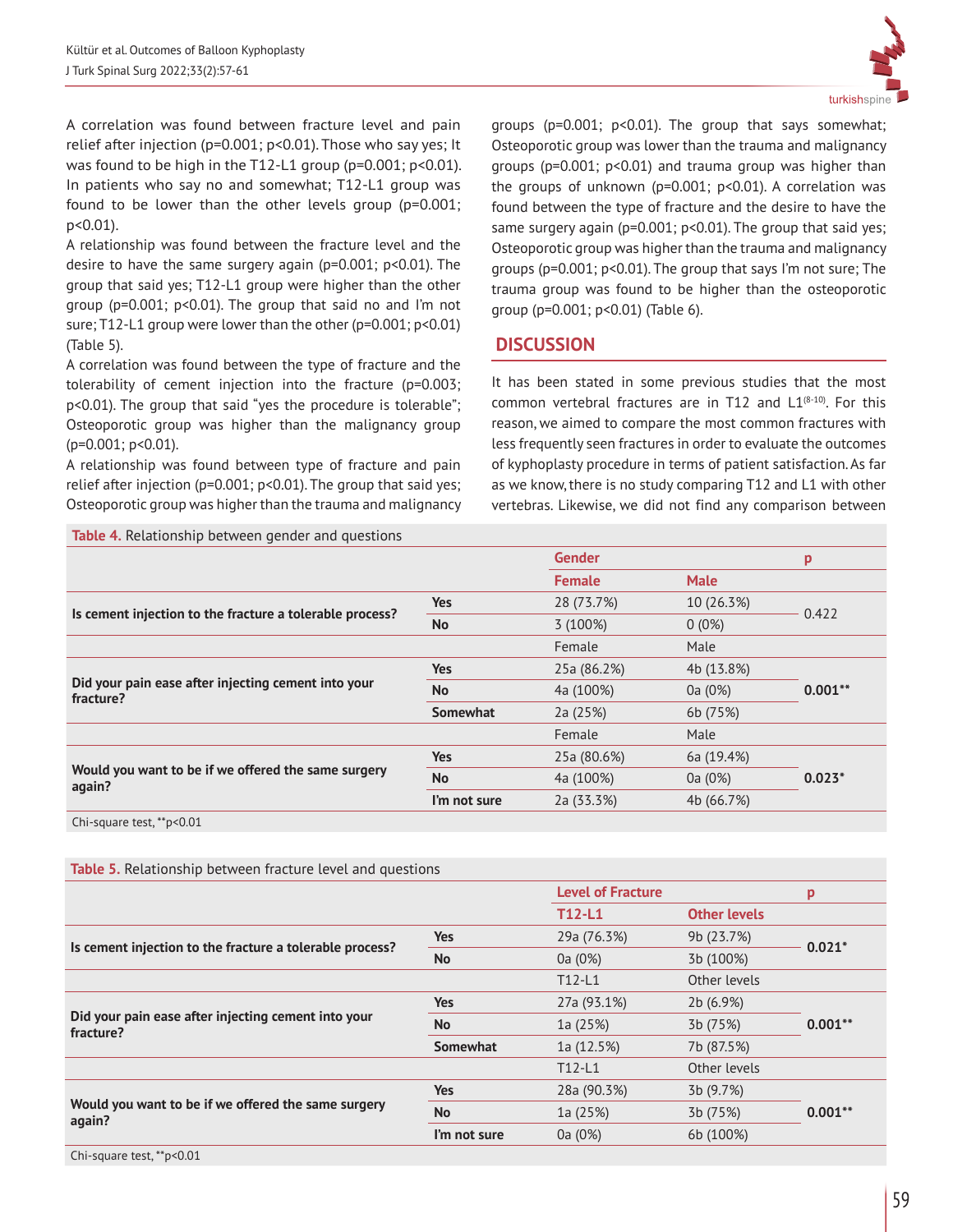**Table 6.** Relationship between fracture type and questions

|                                                                  | $\sqrt{1}$      |                         |                 |                   |                |            |
|------------------------------------------------------------------|-----------------|-------------------------|-----------------|-------------------|----------------|------------|
|                                                                  |                 | <b>Type of fracture</b> |                 |                   | p              |            |
|                                                                  |                 | <b>Osteoporotic</b>     | <b>Trauma</b>   | <b>Malignancy</b> | <b>Unknown</b> |            |
| Is cement injection to the fracture a<br>tolerable process?      | <b>Yes</b>      | 26a (68.4%)             | 5a, b (13.2%)   | 2b (5.3%)         | 5a, b (13.2%)  | $0.003*$   |
|                                                                  | <b>No</b>       | 0a (0%)                 | 1a, b (33.3%)   | 2b (66.7%)        | 0a, b (0%)     |            |
|                                                                  |                 | Osteoporotic            | <b>Trauma</b>   | Malignancy        | Unknown        |            |
| Did your pain ease after injecting<br>cement into your fracture? | <b>Yes</b>      | 23a (79.3%)             | 1b (3.4%)       | 0b (0%)           | 5a (17.2%)     |            |
|                                                                  | No              | 2a (50%)                | 0a (0%)         | 2a (50%)          | 0a (0%)        | $0.001***$ |
|                                                                  | <b>Somewhat</b> | 1a (12.5%)              | 5b (62.5%)      | 2b, c (25%)       | 0a, c (0%)     |            |
|                                                                  |                 | Osteoporotic            | Trauma          | Malignancy        | Unknown        |            |
| Would you want to be if we offered the<br>same surgery again?    | <b>Yes</b>      | 24a (77.4%)             | 2b, c $(6.5\%)$ | 0c(0%)            | 5a, b (16.1%)  |            |
|                                                                  | <b>No</b>       | 2a (50%)                | 0a (0%)         | 2a (50%)          | 0a (0%)        | $0.001**$  |
|                                                                  | I'm not sure    | 0a (0%)                 | 4b (66.7%)      | 2b (33.3%)        | 0a, b (0%)     |            |
|                                                                  |                 |                         |                 |                   |                |            |

Chi-square test, \*\*p<0.01

fracture types (Osteoporotic, trauma, malignancy, unknown) in patients who underwent kyphoplasty.

In the T12-L1 group and osteoporotic fracture group, the procedure was more easily tolerated, the pain was relieved more and the desire to have the same surgery was higher in our study. Some previous studies have compared lumbar and thoracic fractures<sup>(11,12)</sup>. Better functional scores and less pain were found in thoracic fractures. This was probably because of thoracic fractures are less problematic due to the stability of the rib cage.

Some studies about back pain have found that female consistently report more functional limitations and physical disability and slower recovery from disability than male patients<sup>(10,13,14)</sup>. Factors contributing to higher reporting of functional disability in osteoporotic vertebra fracture were attributed to the higher incidence of spinal stenosis, degenerative spine diseases, osteoarthritis and chronic joint pain in female<sup>(10)</sup>. However, since these studies were conducted with patients with low back pain who did not undergo surgery, they do not provide us with data on patients who underwent kyphoplasty. In our study pain reduction and the desire to have same surgery again were significantly higher in female patients than in the male group.

In a multicenter, randomized, double-blind, placebo-controlled study comparing OVCF younger than 6 weeks, it was proven that vertebroplasty has a higher pain relief effect than placebo $(15)$ . Although vertebroplasty is a minimally invasive method, it can cause morbidity and even death in patients due to many complications that may develop during application. Many studies have reported that complications such as radicular pain, paralysis, and cement leaks resulting in death have developed in vertebroplasty surgery<sup>(16-18)</sup>. Balloon kyphoplasty has been introduced to minimize these disastrous consequences of vertebroplasty. Although the pain relief effect of kyphoplasty and vertebroplasty appeared to be similar, it was observed that kyphoplasty provided better kyphosis angle correction

and better restored vertebral height $(19)$ . When patients who underwent kyphoplasty and followed conservatively were compared, it was seen that kyphoplasty was better in improving quality of life, reducing pain, and helping the patient mobilization<sup>(20)</sup>.

In our study, it was determined that the kyphoplasty procedure was successful in relieving the pain of the patients. Most of the participants answered "yes" to the question "Would you accept if we recommend same surgery again?" At the same time, most of the patients stated that the pain felt during the kyphoplasty procedure was tolerable.

### **Study Limitations**

One of the limitation of our study was that pain assessment was not done with scoring systems such as the visual analog scale or oswestry disability index. Other limitation was that we did not compare the assessment of patient satisfaction with the radiological results. However, the main purpose of this study was to evaluate patient-centered outcome data.

## **CONCLUSION**

Kyphoplasty is accepted as an operation that is well tolerated by patients and has good pain relief. Additionally more detailed information was obtained about the patient's complaints after the kyphoplasty procedure, according to the fracture level and type of fracture.

## **Ethics**

**Ethics Committee Approval:** Ethics committee approval was obtained from the İstanbul Yeni Yüzyıl University, Science, Social and Non-Interventional Health Sciences Research Ethics Committee (no: 2022/02-811).

**Informed Consent:** Informed consent was obtained from the patients.

**Peer-review:** Internally and externally peer-reviewed.